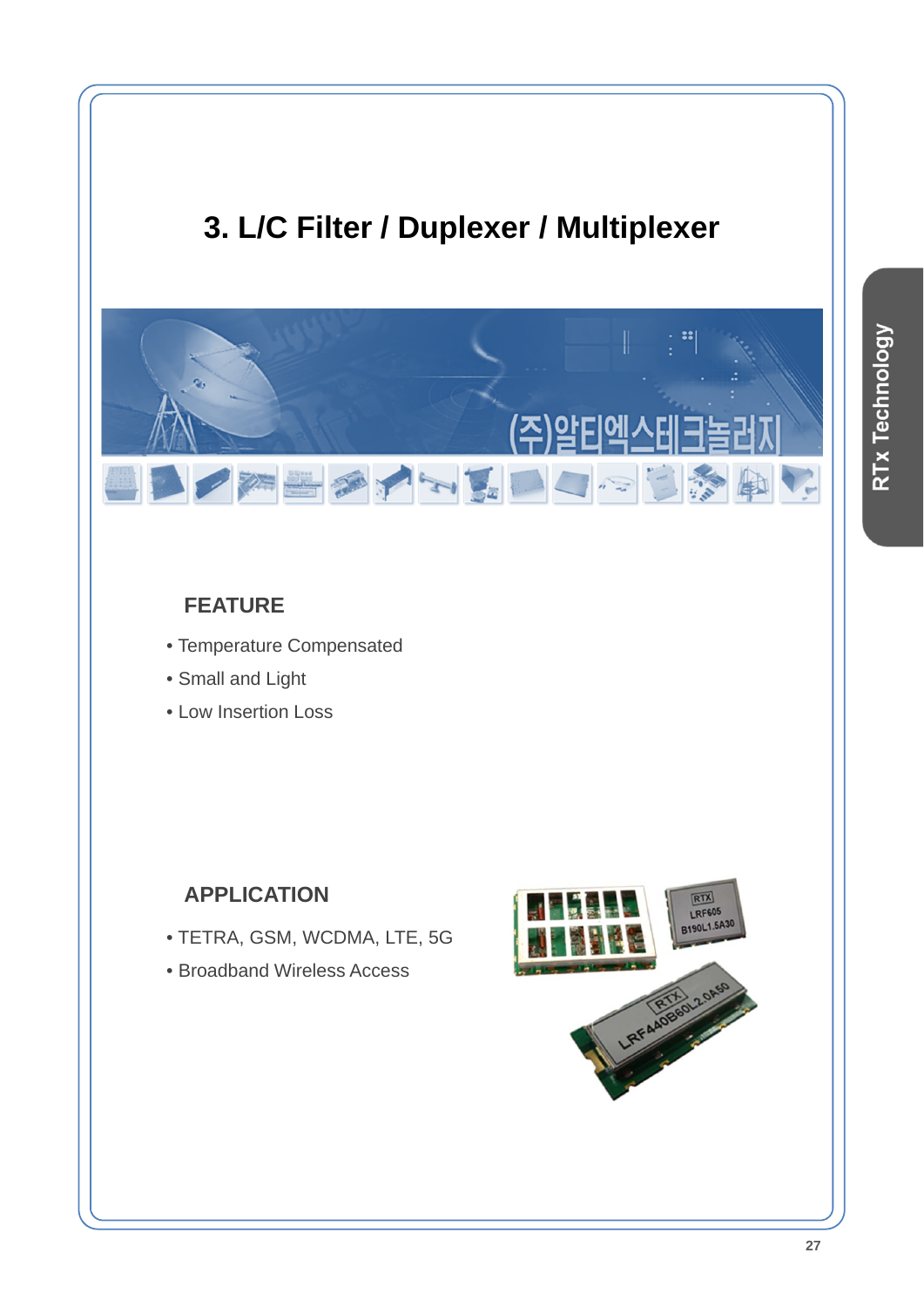#### ■ **L/C Filter / Duplexer / Multiplexer**

| <b>Part Number</b> | Freq. Range<br>(MHz) | T.L.<br>(dB) | R.L<br>(dB)     | Imped.<br>(ohms) | <b>Attenuation</b><br>(dB)              | <b>Dimension</b><br>(mm)      |
|--------------------|----------------------|--------------|-----------------|------------------|-----------------------------------------|-------------------------------|
| RLF20B10L2.0A40    | $15 - 25$            | 2.0          | 15              | 50               | 40 @ 1 MHz, 45 MHz                      | $23.0 \times 12.0 \times 7.0$ |
| RLF40B10L2.5A30    | $35 - 45$            | 2.5          | 15              | 50               | 30 @ 20 MHz, 60 MHz                     | 23.0 x 12.0 x 7.0             |
| RLF50B2L7.0A20     | $49 - 51$            | 7.0          | 11              | 50               | 20 @ fo±5 MHz,<br>40 @ fo±10 MHz        | $23.0 \times 12.0 \times 8.0$ |
| RLF62.5B20L3.0A40  | $52.5 - 72.5$        | 3.0          | 15              | 50               | 40 $@$ fo $±$ 100 MHz                   | $23.0 \times 12.0 \times 8.0$ |
| RLF70B10L3.0A35    | $65 - 75$            | 3.0          | 12              | 50               | 35 @ 40 MHz, 100 MHz                    | 23.0 x 12.0 x 8.0             |
| RLF80B4L5.0 A30    | $78 - 82$            | 5.0          | 12              | 50               | 35 @ 65 MHz<br>30 @ 95 MHz              | 23.0 x 12.0 x 7.0             |
| RLF90B3L3.5A30     | $88.5 - 91.5$        | 3.5          | 15              | 50               | 40 @ 70 MHz<br>30 @ 110 MHz             | 23.0 x 12.0 x 7.0             |
| RLF100B10L3.5A30   | $95 - 105$           | 3.5          | 15              | 50               | 30 @ 80 MHz, 120 MHz                    | 23.0 x 12.0 x 6.5             |
| RFL115B1.24L7.0A25 | $114.38 - 115.62$    | 7.0          | 15              | 50               | 25 @ Fo+/-4.95 MHz                      | 47.0 x 15.5 x 14              |
| RLF125B5L5.0A20    | $122.5 - 127.5$      | 5.0          | 15              | 50               | 20 @ 95 MHz, 145 MHz                    | 23.0 x 12.0 x 7.0             |
| LRF125B100L2.0A50A | $75 - 175$           | 2.0          | 15              | 50               | 50@ 1MHz / 50 @400MHz                   | 20.5 x 12.5 x 8.0             |
| RLF140B20L3.2A55   | $130 - 150$          | 3.2          | 18              | 50               | 55 @ 85 MHz, 195 MHz                    | 23.0 x 12.0 x 6.5             |
| RLF150B7L5.0A25    | $143 - 157$          | 5.0          | 12              | 50               | 40 @ 127.5 MHz,<br>25 @ 172.5 MHz       | $35.0 \times 12.0 \times 7.5$ |
| RLF160B5L5.5A30    | $157.5 - 162.5$      | 5.5          | 12              | 50               | 30 @ 145 MHz, 175 MHz                   | 23.0 x 12.0 x 8.0             |
| RLF172B10L5.5A35   | $167.8 - 177.8$      | 5.5          | 15              | 50               | 35 @ 134.8, 210.8 MHz                   | 23.0 x 12.0 x 8.0             |
| RLF190B10L4.5A40   | $185 - 195$          | 4.5          | 12              | 50               | 40 @ 120 MHz, 260 MHz                   | 23.0 x 12.0 x 8.0             |
| RLF220B40L3.5A45   | $200 - 240$          | 3.5          | 15              | 50               | 45 @ Fo+/-80 MHz                        | 23.0 x 12.0 x 8.0             |
| RLF237B30L2.5A40   | $222 - 252$          | 2.5          | 15              | 50               | 40 @ 177 MHz, 297 MHz                   | 47.0 x 15.0 x 7.5             |
| RLF240B5L4.0A40    | $237.5 - 242.5$      | 4.0          | 12              | 50               | 40 @ 310 MHz                            | 23.0 x 12.0 x 8.0             |
| RLF260B10L5.0A20   | $255 - 265$          | 5.0          | 12 <sup>2</sup> | 50               | 20 @ 230 MHz, 290 MHz                   | 23.0 x 12.0 x 7.0             |
| RLF310B10L6.0A40   | $305 - 315$          | 6.0          | 15              | 50               | 40 @ 240 MHz, 380 MHz                   | 23.0 x 12.0 x 8.0             |
| RLF330B40L3.5A45   | $310 - 350$          | 3.5          | 15              | 50               | 45 @ Fo+/-80 MHz                        | 23.0 x 12.0 x 8.0             |
| RLF311B50L2.5A40   | $286 - 336$          | 2.5          | 15              | 50               | 40 @ 241 MHz, 381 MHz                   | 47.0 x 15.0 x 7.5             |
| RLF350B24L4.5A10   | $338 - 362$          | 4.5          | 12              | 50               | 10 @ 320 MHz, 380 MHz                   | 23.0 x 12.0 x 8.0             |
| RLF368B70L3.0A40   | $333 - 403$          | 3.0          | 15              | 50               | 40 @ 288 MHz, 448 MHz                   | 47.0 x 15.0 x 7.5             |
| RLF360B40L3.5A45   | $340 - 380$          | 3.5          | 15              | 50               | 45 @ Fo+/-80 MHz                        | 23.0x 12.0 x 8.0              |
| RLF386B60L3.5A50   | 356~416              | 3.5          | 14              | 50               | 50 @ Fo+/-60 MHz                        | 30.0 x 15.0 x 11.0            |
| RLF375B385L7.0A40  | $375 - 385$          | 7.0          | 15              | 50               | 40 @ 310 MHz, 450 MHz                   | 23.0 x 12.0 x 7.0             |
| RLF460B160L1.5A20  | $380 - 540$          | 1.5          | 15              | 50               | 20 @ 660~900 MHz,<br>20 @ 900~2,000 MHz | 13.0 x 12.0 x 7.0             |

#### **L/C Filter**

• RTx Technology Co., Ltd.(www.rtxtech.com), Tel:+82-31-647-6780, Fax:+82-31-647-6781, E-mail:wykim@rtxtech.com ·········· **28**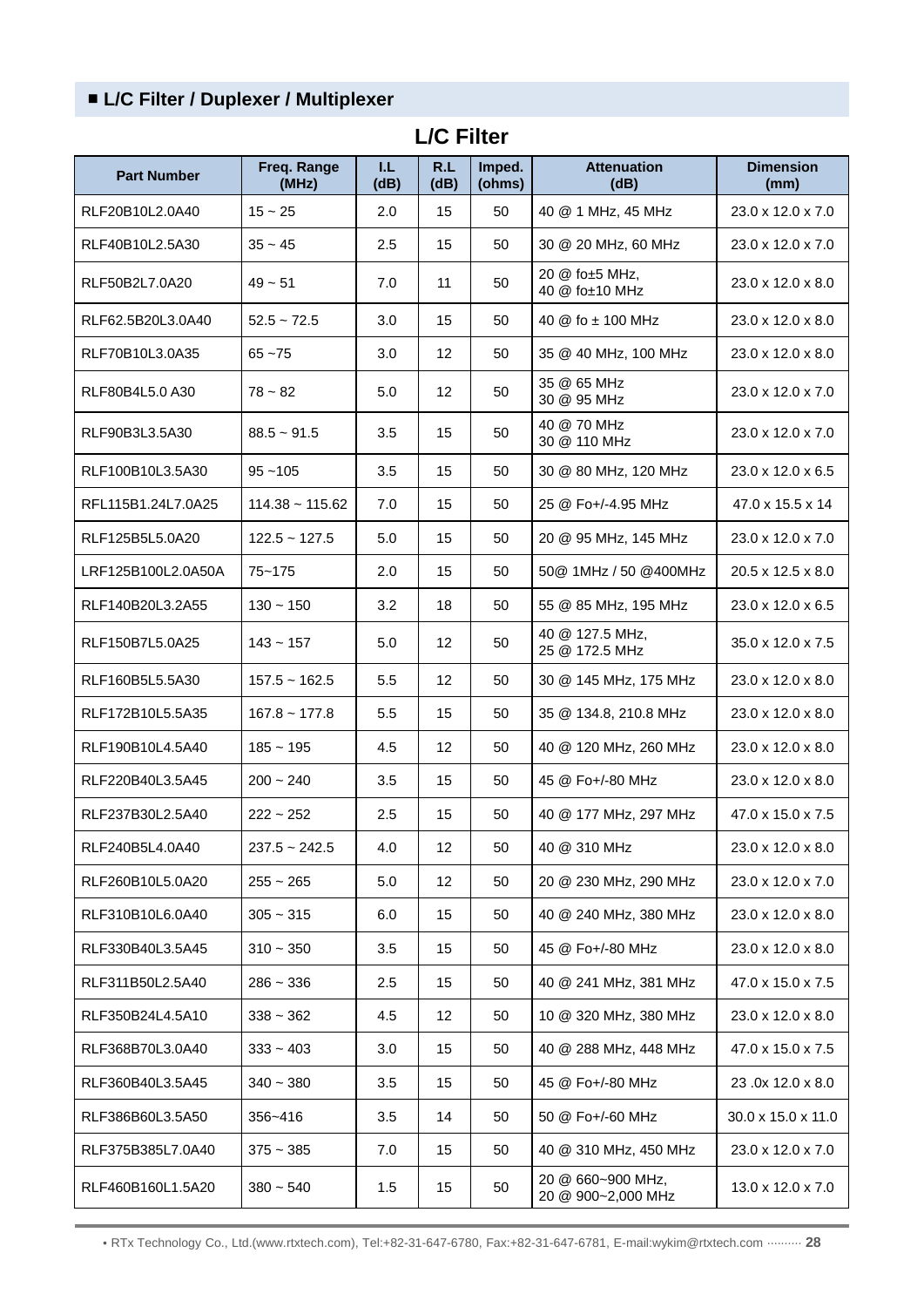#### ■ **L/C Filter / Duplexer / Multiplexer**

| <b>Part Number</b>                                               | Freq. Range<br>(MHz)                                      | IJ.<br>(dB)              | R.L<br>(dB)     | Imped.<br>(ohms) | <b>Attenuation</b><br>(dB)                                                                      | <b>Dimension</b><br>(mm)                    |
|------------------------------------------------------------------|-----------------------------------------------------------|--------------------------|-----------------|------------------|-------------------------------------------------------------------------------------------------|---------------------------------------------|
| RLD23.5F457B37/806L2.5A60                                        | $L: 5 - 42$<br>$H: 54 - 860$                              | 2.5                      | 15.             | 50               | 60 at 54~90 MHz<br>40 at 90~860 MHz<br>60 at 5~42 MHz                                           | 20 x 20 x 10<br>(SMD Type)                  |
| RLD40F350L1.5A60                                                 | $L: 15 - 65$<br>H: $250 - 450$                            | 1.5                      | 14              | 50               | 60 at high band<br>60 at low band                                                               | 40 x 15 x 10<br>(SMD Type)                  |
| RLD56F160B63/40L1.0A30                                           | $L: 25 - 88$<br>$H: 140 - 180$                            | 1.0                      | 15              | 50               | 30 at 120~200 MHz<br>30 at DC~88 MHz<br>30 at 250 MHz                                           | 110 x 80 x 30<br>N(F) Connector             |
| LRT120.5F431F829B107-162-262<br>L <sub>2.0</sub> A <sub>35</sub> | $L: 67 - 174$<br>$M: 350 - 512$<br>H: $698 - 960$         | 1.5<br>2.0<br>2.0        | 14              | 50               | 35 at other bands<br>20 at 1710 ~ 2700MHz                                                       | 45 x 26 x ??<br>(SMD Type)                  |
| RLF146/380/890/1710L3.0A70                                       | P1: 146~174<br>P2: 380~415<br>P3: 890~960<br>P4:1710~1880 | 3.0<br>3.0<br>3.0<br>3.0 | 14              | 50               | 70 at other band                                                                                | 140.0x100.0x23.0<br>N(F) Connector          |
| RLD170F600B100/400L1.0A30                                        | $L: 120 - 220$<br>H: 400~800                              | 1.0                      | 15              | 50               | 30 at 50~88 MHz<br>10 at 250~350 MHz<br>30 at 100~220 MHz<br>10 at 880 MHz<br>30at1000~1200 MHz | $110 \times 80 \times 30$<br>N(F) Connector |
| RLD333F630B226/340L1.0A30                                        | $L: 220 - 446$<br>$H: 460 - 800$                          | 1.0                      | 15              | 50               | 30 at 100~160 MHz<br>30 at 600~800 MHz<br>20 at 200~400 MHz<br>30at1000~1200 MHz                | 110 x 80 x 30<br>N(F) Connector             |
| LRT435F880F1950B110-160-500 L<br>2.0 A35                         | P1: 380~490<br>P2: 800~960<br>P3:1700~2200                | 2.0                      | 15              | 50               | 20 at P2, P3<br>20 at P1, 35 at P3<br>35 at P1, P2                                              | 45.0 x 28.0 x 8.0<br>(SMD Type)             |
| LD440F610B110/140L2.5A10                                         | $L: 385 - 495$<br>$H: 540 - 680$                          | 2.5                      | 14              | 50               | 10 at 540, 495 MHz                                                                              | 65.0x23.0x13.3                              |
| LD540F690B110/140L2.5A10                                         | L:485~595<br>H:620~760                                    | 2.5                      | 14              | 50               | 10 at 620, 595 MHz                                                                              | 65.0x23.0x13.3<br>(SMD Type)                |
| RLD630F1795B460/170L1.2A60                                       | L: 400~860<br>H: 1710~1880                                | 1.2<br>1.2               | 17              | 50               | 60 at high band<br>60 at low band                                                               | 35.0 x 60.0 x 23.0<br>N(F) Connector        |
| RLD630F2045B460/250L1.2A60                                       | L: $400 - 860$<br>H: 1920~2170                            | 1.2<br>1.2               | 17              | 50               | 60 at high band<br>60 at low band                                                               | 35.0 x 60.0 x 23.0<br>N(F) Connector        |
| RLD859F1795B70/170L1.0A70                                        | $L: 824 - 894$<br>H: 1710~1880                            | 1.0                      | 16              | 50               | 70 at high band<br>60 at low band                                                               | 68 x 59 x 25<br>N(F) Connector              |
| LRD880F2105 B160-790 L1.0 A25                                    | L: 800~960<br>H: 1710~2500                                | 1.0                      | 14              | 50               | 25 at other band                                                                                | 16 x 10 x 5.5<br>(SMD Type)                 |
| RLD900F1795B200/170L1.2A70                                       | $L: 800 - 1000$<br>H: 1710~1880                           | 1.2                      | 16              | 50               | 70 at 1710 MHz<br>60 at 894 MHz                                                                 | 70 x 60 x 25<br>N(F) Connector              |
| RLD900F1955B200/490L0.7A60                                       | $L: 800 - 1000$<br>H:1710~2200                            | 0.7                      | 15              | 50               | 60 at other band                                                                                | 98x51x28<br>(SMD Type)                      |
| LRD920F1940B80-460L1.0A20                                        | L:880~960<br>H:1710~2170                                  | 1.0                      | 14              | 50               | 20 at other band                                                                                | 16.0x10.0x5.5<br>(SMD Type)                 |
| RLD925F1795B70/170L1.5A20                                        | L: 890~960<br>H: $1710 - 1880$                            | 1.5                      | 14.             | 50               | 20 at high band<br>20 at low band                                                               | 45 x 35 x 14<br>N(F) Connector              |
| RLD1000F2450B1200/100A75                                         | L: 800~2000<br>H: 2400~2500                               | 1.5                      | 12              | 50               | 75 at high band<br>75 at low band                                                               | 80 x 60 x 30<br>N(F) Connector              |
| RLD1340F2045B1080/250L2.0A50                                     | L: 800~1880<br>H: 1920~2170                               | 2.0                      | 12 <sub>2</sub> | 50               | 50 at high band<br>50 at low band                                                               | 100.0x80.0x30.0<br>N(F) Connector           |
| RLD1795F2045B170/250L1.0A20                                      | L: 1710~1880<br>H: 1920~2170                              | 1.0                      | 15.             | 50               | 20 at high band<br>20 at low band                                                               | 32 x 25 x 10<br>(SMD Type)                  |

## **L/C Duplexer & Multiplexer**

• RTx Technology Co., Ltd.(www.rtxtech.com), Tel:+82-31-647-6780, Fax:+82-31-647-6781, E-mail:wykim@rtxtech.com ·········· **29**